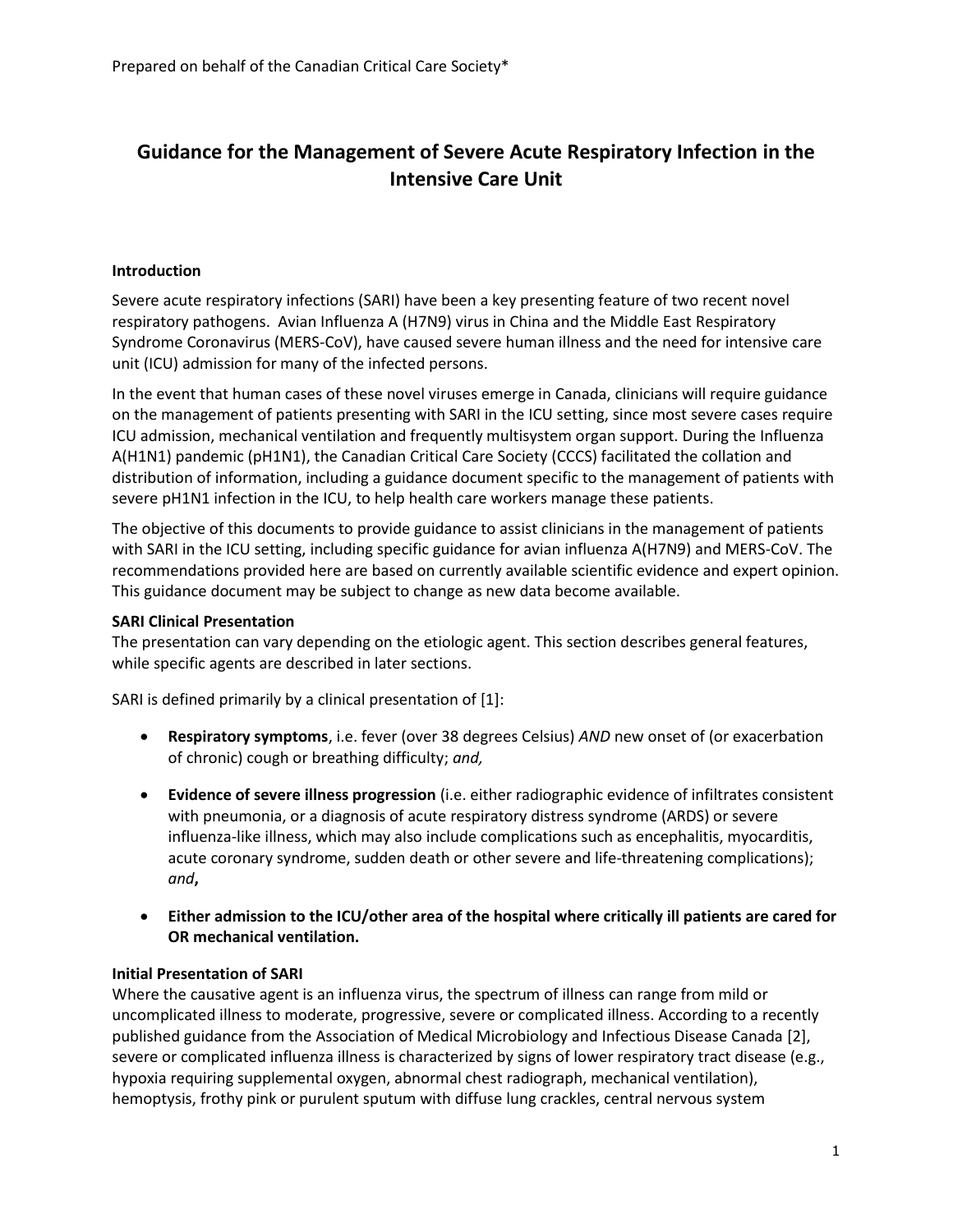abnormalities (encephalitis, encephalopathy), complications of low blood pressure (shock, organ failure), myocarditis, renal insufficiency, or rhabdomyolysis, or invasive secondary bacterial infection with appropriate clinical signs (e.g. persistent high fever and other symptoms beyond three days). Shortness of breath is not typical of uncomplicated influenza virus infection, and is suggestive of severe disease.

 All patients with clinical symptoms consistent with influenza virus infection (as noted above) and new onset shortness of breath warrant close evaluation. Percutaneous oximetric assessment of blood oxygenation should be performed and clinical evaluation of significant hypoxemia should include a chest radiograph, which may demonstrates multi-quadrant mixed alveolar/ interstitial infiltrates.

## **Empiric Management of SARI-Related Critical Illness**

Initial treatment decisions should be based on clinical presentation and epidemiological data and should not be delayed pending laboratory confirmation. The mainstays of initial SARI treatment will include standard and contact isolation precautions, evidenced-based supportive care for respiratory insufficiency and organ dysfunction, and initiation of antimicrobial agents, typically including antibiotics for severe community or hospital-acquired pneumonia, and consideration of influenza-specific antiviral agents such as neuraminidase inhibitors.

## **Empiric Recommendations for SARI-Related Infection Control in ICU**

General guidance on infection prevention and control measures that should be considered by health care workers when caring for patients with acute respiratory illness can be found in the following documents:

- Routine practices and additional precautions for preventing the transmission of infection in [health care settings](http://publications.gc.ca/collections/collection_2013/aspc-phac/HP40-83-2013-eng.pdf) [3]
- **Infection Prevention and Control Measures for Healthcare Workers in Acute Care and Long-term** [Care Settings](http://www.phac-aspc.gc.ca/nois-sinp/guide/ac-sa-eng.php) [4]
- [PHAC's Infection Control Guideline for the Prevention of Healthcare](http://publications.gc.ca/collections/collection_2012/aspc-phac/HP40-54-2010-eng.pdf)-Associated Pneumonia [5]
	- This guidance should be used in conjunction with existing provincial and territorial infection control guidelines as well as those developed for or specific to each ICU setting.
	- Existing institution specific guidelines on infection control issues should be reviewed and adapted as required to ensure they reflect clinical realities in acute care settings (e.g. emergency rooms, ICU).
	- Ventilators differ greatly, therefore health care workers need to be aware of the exhaust system functionality as filters are not always present. Appropriate personal protective equipment should be worn, and N95 respirators should be used during aerosol generating medical procedures (AGMP).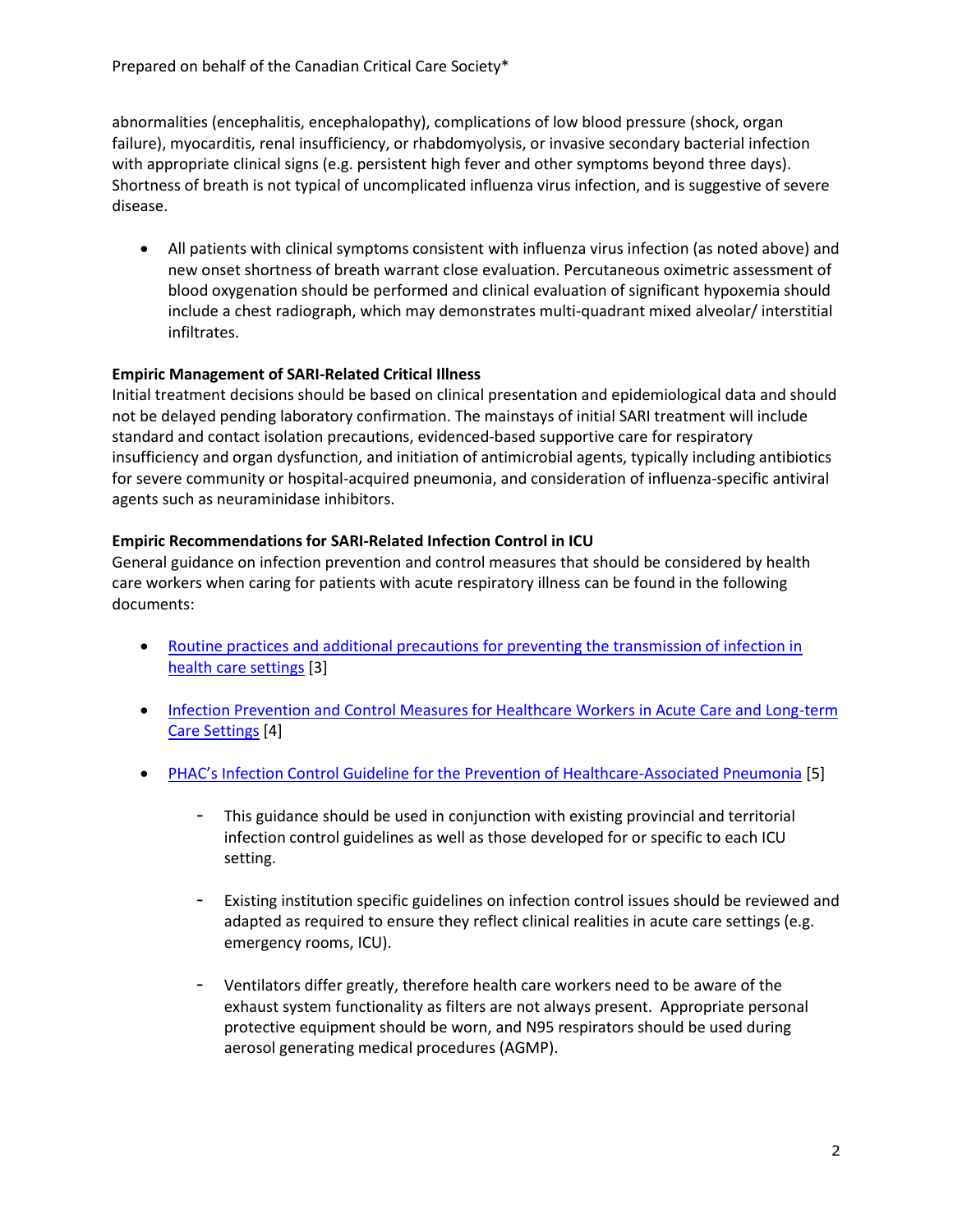Infection prevention and control staff may *consider* discontinuation of isolation procedures when nonimmune compromised patients are PCR or viral culture negative and have demonstrated clinical improvement. Limited etiology-specific guidance follows below.

## **Diagnostic Considerations for Undifferentiated SARI**

## **Exposures and Risk Factors**

Clinicians should consider the patient clinical presentation and epidemiological links (exposures) when investigating SARI. When considering the possible causative agent of the SARI, clinicians should maintain an awareness of currently circulating respiratory pathogens including novel respiratory viruses circulating elsewhere in the world and as well as virus-specific risk assessments for Canada. Recognition of a cluster or similar cases within a family or in the community is a very important clue. It may be difficult for clinicians at the hospital level to recognize this since patients may present to other hospitals. For these reasons, clinicians should consult with local medical officer of health/public health officials, as well as their local infectious disease specialist. Online resources from the Public Health Agency of Canada (PHAC) include:

- [FluWatch](http://www.phac-aspc.gc.ca/fluwatch/13-14/index-eng.php) [6], Canada's national surveillance system that monitors the spread of influenza and influenza-like illnesses, and,
- *[Emerging Respiratory](http://www.phac-aspc.gc.ca/eri-ire/index-eng.php) Pathogen'*s web site [7] provides information about acute respiratory infections that may have a serious public health impact including those caused by either emergence of new variants of known respiratory pathogens or emergence of as yet unknown pathogens including up-to-date risk assessments of the risk these pathogens pose to Canada.

The public health risk posed to Canada by the recent emergence of the novel avian Influenza A(H7N9) and MERS CoV viruses is considered low at this time. As of December 9, 2013, there have been no cases in Canada. Human cases of H7N9 virus have occurred only in China, with travel-related cases in Taiwan and Hong Kong. MERS CoV cases have been reported in several Middle Eastern countries as well as a number of exported cases to European countries. To date there has been no sustained human to human transmission. For the most up to date information on Emerging Respiratory Pathogens, please consult:

# [Emerging Respiratory Pathogens](http://www.phac-aspc.gc.ca/eri-ire/index-eng.php) [7]

[Summary of Assessment of Public Health Risk to Canada Associated with Avian Influenza A \(H7N9\) Virus](http://www.phac-aspc.gc.ca/eri-ire/h7n9/risk_assessment-evaluation_risque-eng.php)  [in China](http://www.phac-aspc.gc.ca/eri-ire/h7n9/risk_assessment-evaluation_risque-eng.php) [8].

[Summary of Assessment of Public Health Risk to Canada Associated with Middle East Respiratory](http://www.phac-aspc.gc.ca/eri-ire/coronavirus/risk_assessment-evaluation_risque-eng.php)  [Syndrome Coronavirus \(MERS-CoV\)](http://www.phac-aspc.gc.ca/eri-ire/coronavirus/risk_assessment-evaluation_risque-eng.php) [9]

In addition, readers can expect that important updates will be posted to email distribution lists such as the CCCS and Critical Care Canada Google groups, th[e CCCS Facebook page](https://www.facebook.com/pages/CCCS-Canadian-Critical-Care-Society/269898849687697) and the CCCS Twitter [account.](https://twitter.com/CritCareSociety)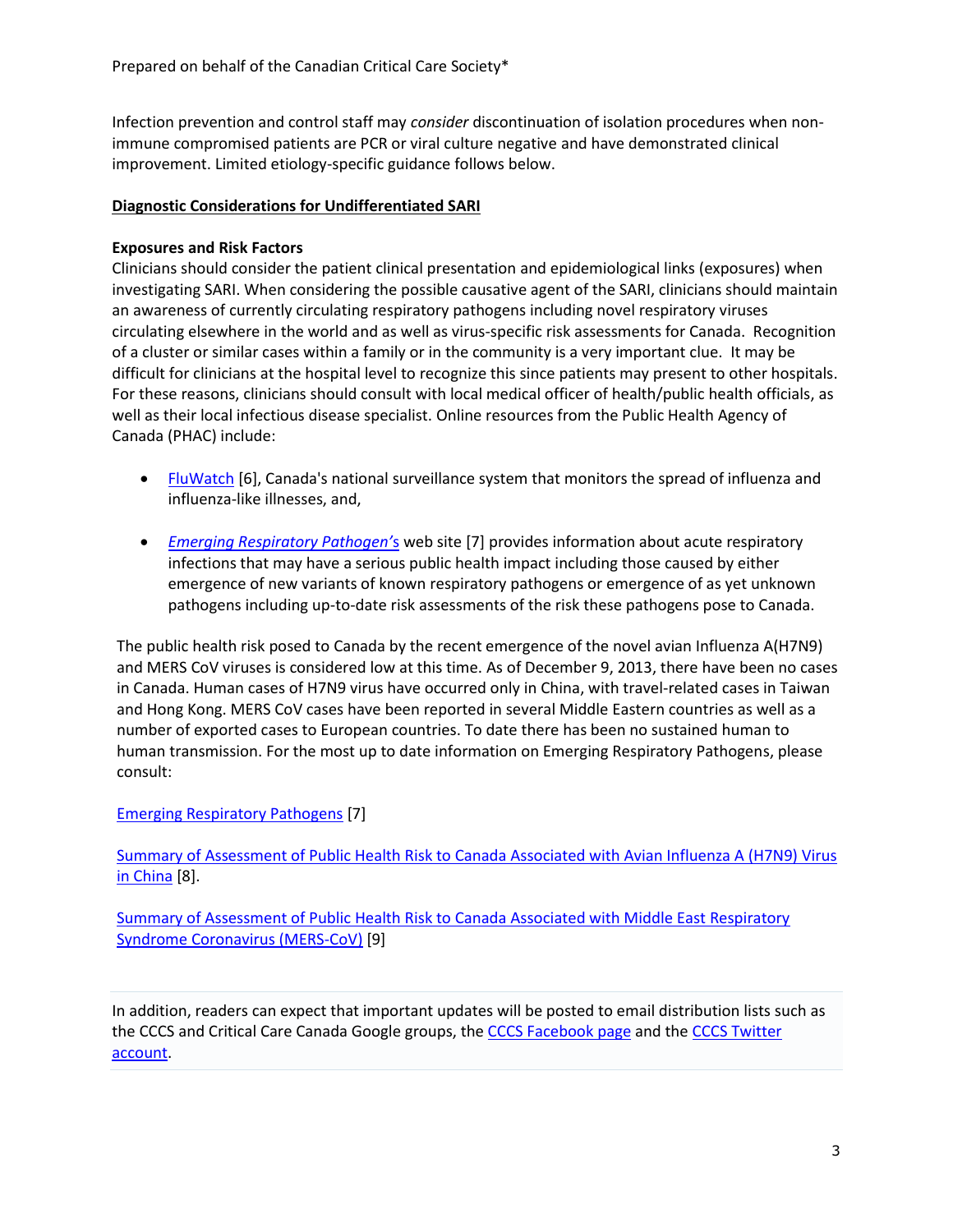## **Assessing Exposure History**

Clinicians should assess for epidemiological risk factors by obtaining an exposure history including recent links to affected areas or close contact with an ill person (see below). A close contact is defined as a person who provided care for the patient, including health care workers, family members or other caregivers, who had other similarly close physical contact to the patient or a possible cluster member OR who stayed at the same place (e.g. lived with or otherwise had close prolonged contact within two metres) as a probable or confirmed case while the case was ill.

# **Clinicians should be suspicious that SARI is potentially attributable to novel emerging or re-emerging pathogen if:**

 **No alternate diagnosis within the first 72 hours of hospitalization** (i.e. results of preliminary clinical and/or laboratory investigations, within the first 72 hours of hospitalization, cannot ascertain a diagnosis that reasonably explains the illness); *and*,

## **One or more of the following exposures/conditions:**

- **Residence, recent travel** (within ≤ 10 days of illness onset) to a country where human cases of novel influenza virus or other emerging /re-emerging pathogens have recently been detected or are known to be circulating in animals.
- **Close contact with an ill person** who has been to an affected area/site within 10 days prior to onset of symptoms.
- **Exposure** to settings in which there have been mass die-offs or illness in domestic poultry or swine in the previous six weeks.
- **Occupational exposure** involving direct health care, laboratory or animal exposure:
- **Health care exposure** involving health care workers who work in an environment where patients with severe acute respiratory infections are being cared for, particularly patients requiring intensive care; or,
- **Laboratory exposure** in a person who works directly with Laboratory biological specimens; or,
- **Animal exposure** in a person employed as one of the following:
	- Poultry/swine farm worker
	- Poultry/swine processing plant worker
	- Poultry/swine culler (catching, bagging, transporting, or disposing of dead birds/swine)
	- Worker in live animal market
	- Dealer or trader of pet birds, pigs or other potentially affected animals
	- Chef working with live or recently killed domestic poultry, swine or other potentially affected animals
	- Veterinarian worker
	- Public health inspector/regulator.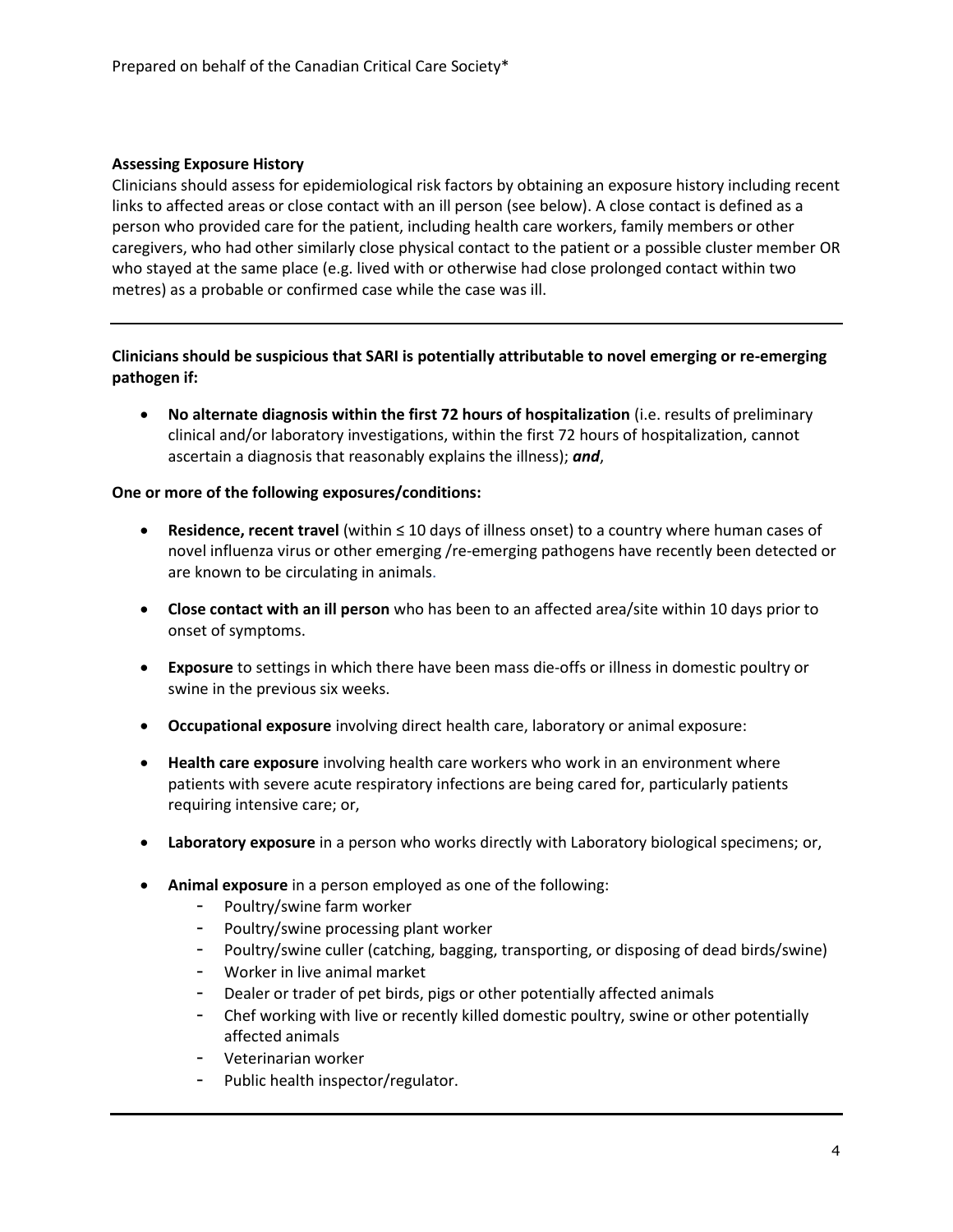# **H7N9**

Exposure history of significance for the avian influenza A(H7N9) virus includes links within 14 days prior to illness onset affected areas, which to date involves China, or close contact with a confirmed or probable case. The median incubation period among initial cases has been noted to be 6 days (range 1- 15 days) **[10]**.

## **MERS- CoV**

Exposure history of significance for MERS- CoV links within 14 days prior to illness onset affected areas (i.e. residence or travel), which to date involves several Middle Eastern countries, or close contact with a confirmed or probable case in other locations. The median incubation period is still largely unknown MERS-CoV is still largely unknown but has been reported as prolonged in one documented instance of person-to-person nosocomial transmission (9-12 days) **[11]**.

## **Laboratory Testing**

Laboratory testing should be conducted in accordance with the Canadian Public Health Laboratory Network's Protocol for Microbiological Investigations of Severe Acute Respiratory Infections (SARI) (Figure 1). This guideline has been developed to aid clinicians in the diagnosis of severe respiratory infections due to unknown and known respiratory pathogens that have the potential for large-scale epidemics [12].

Non-specific laboratory findings typically found at SARI presentation include normal or low normal leukocyte counts (in the absence of bacterial super-infection) and occasional evidence of rhabdomyolysis with elevated creatine kinase [13] [14], or other organ-specific dysfunction.

In patients with no epidemiological risk factors for avian influenza A (H7N9) and MERS-CoV, clinicians should rule out the most common pathogens (e.g. conventional bacteria and respiratory viruses including seasonal influenza) while considering other pathogens. For example, **Conventional bacteria** (including *Mycoplasma pneumoniae, Legionella pneumophila)* should be investigated with sputum and urine specimens (gram stain and routine culture ± Legionella antigen detection; and, *Mycoplasma pneumoniae* for Polymerase Chain Reaction (PCR)). **Conventional respiratory viruses** (e.g. human influenza, parainfluenza, respiratory syncytial virus, adenovirus, human metapneumovirus, rhinovirus/enterovirus, coronavirus) should be investigated with a nasopharyngeal swab, endotracheal secretions, ± bronchoalveolar lavage, ± throat swab for PCR testing.

 When a clinician suspects SARI they should consult immediately with the local medical officer of health/public health official to obtain guidance on testing and for a risk assessment. MERS-CoV is classified as a Risk Group 3 pathogen. Routine culturing of specimens from suspect patients should be considered in public health laboratories with containment level 3 facilities.

Initial testing for SARI in critically ill patients should include paired nasopharyngeal and tracheal aspirate specimens for Reverse Transcription PCR (RT-PCR) for intubated patients. Influenza viruses that are positive on the initial influenza identification test but cannot be subtyped using RT-PCR should be further characterized. Laboratories that have the capacity to further characterize the specimens by sequencing methods (e.g. sequence the M gene) to determine the subtype of the virus will do so. Those that lack this capacity will rely on the NML for further characterization. However, given that subtyping assays are usually less sensitive than the identification assays, weak positives may not be able to be typed. Based on local experience, each laboratory should evaluate these on a case-by-case basis in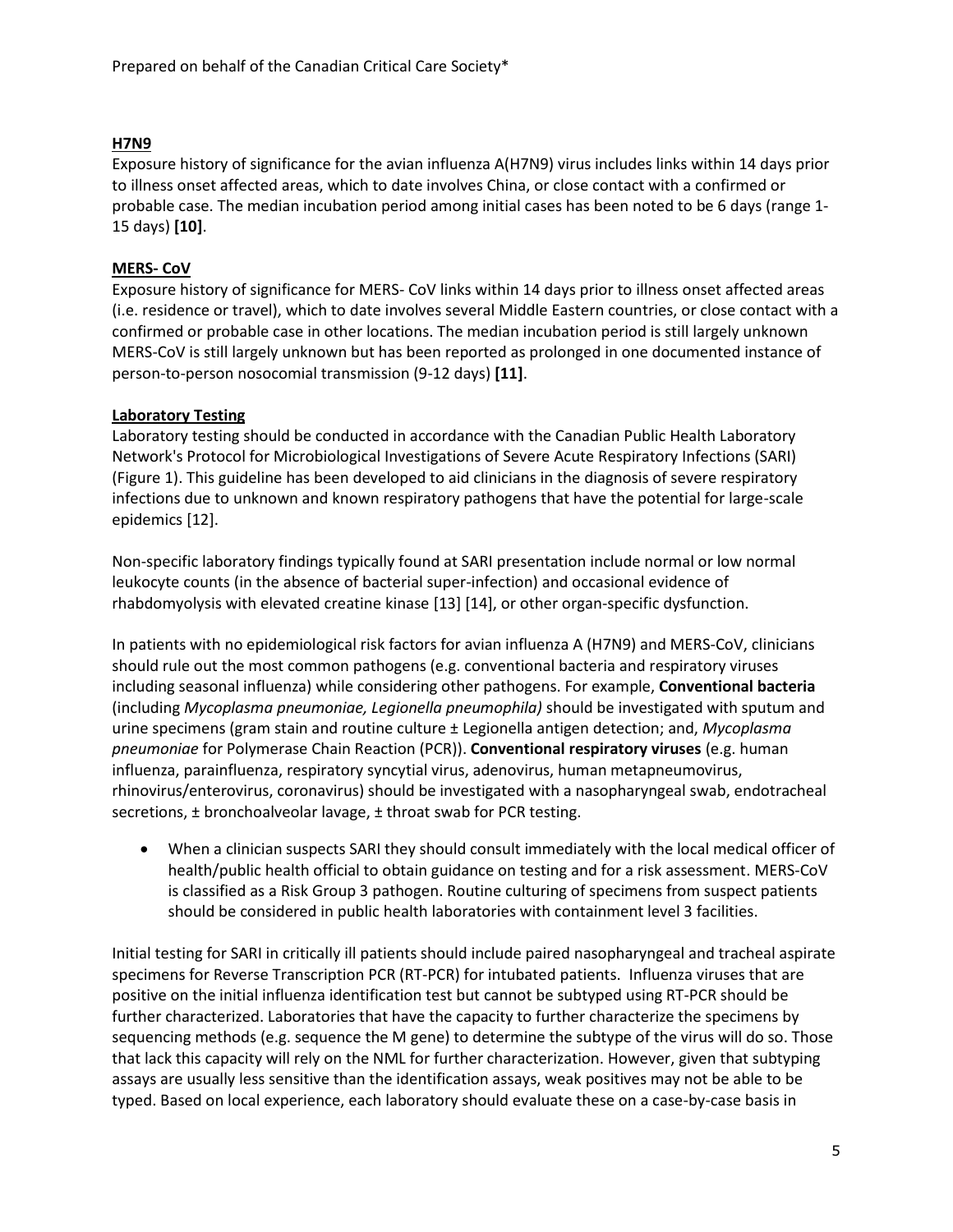concert with their local clinicians and Public Health colleagues. As was the case with pH1N1, lower respiratory tract secretions are likely more sensitive for detection of both Influenza A, including H7N9, and MERS-CoV [15].

Testing of clinically/epidemiologically high risk patient should be repeated within 48-72 hours if initial tests are negative.

# **Empiric SARI Treatment Considerations**

For undifferentiated SARI in which the causative agent is unknown and there is concern about a novel influenza strain or influenza is circulating in the community, empiric treatment should not be delayed while awaiting the results of diagnostic testing. (Figure 2)

- Oseltamivir is the recommended first- line antiviral agent for neuraminidase-sensitive influenza virus infection, ideally initiated within 48 hours of symptom onset;
- Antiviral therapy is recommended for all severely ill patients, even those >48 hours;
- Treatment duration is routinely 5 days but 10 days of antiviral therapy should be considered for severe pH1N1 infection requiring intubation;
- Intubated patients with influenza illness should receive oseltamivir through a nasogastric tube [16].
- An oseltamivir dose of 75 mg twice daily is appropriate; according to a randomized trial of patients [17] admitted hospital with confirmed severe influenza, there were no virological or clinical advantages with double dose versus standard dose of oseltamivir. Hence, while higher doses may be considered they are not specifically recommended. Published studies(3) and unpublished research communications (courtesy, A Kumar) suggest consistent adequacy of gut absorption with blood levels comparable to those found in ambulatory patients receiving the same dose; Dose reduction is advised for patients with impaired renal function [18]
- Inhaled zanamivir is recommended as the second-line antiviral treatment for severe illness since it does not offer systemic therapy. Zanamivir cannot be administered to patients unable to use the supplied inhalation device, and is not recommended for people with reactive airway disease. Zanamivir is not intended to be used in a nebulizer or mechanical ventilator as this has been associated with ventilator malfunction and the potential for fatal outcomes [19]
- An investigational intravenous formulation of zanamivir is not authorized for use in Canada but may be obtained either through clinical trials (if available) or in specific circumstances through the Special Access Program of Health Canada [20].
- There is no convincing data to support combination therapy with more than one neuraminidase inhibitor, or intravenous over oral therapy unless the oral route cannot be achieved [21] [22] [23] [24]. Similarly, there is no convincing data to recommend prolonged courses of neuraminidase therapy beyond 5-14 days, despite prolonged viral shedding among some patients [25].

## **Initial Supportive Critical Care Recommendations**

Most elements of supportive care for patients with SARI are similar to that for any critically ill patient in the ICU. Almost all patients with SARI in ICU will have deficits in oxygenation and ventilation, and the duration of ventilation required in such patients may be prolonged (two to three weeks median time [13] [14]. A subset will also have shock and renal failure which may occur in part as a consequence of efforts to optimize oxygenation and effective mechanical ventilation [13] [14].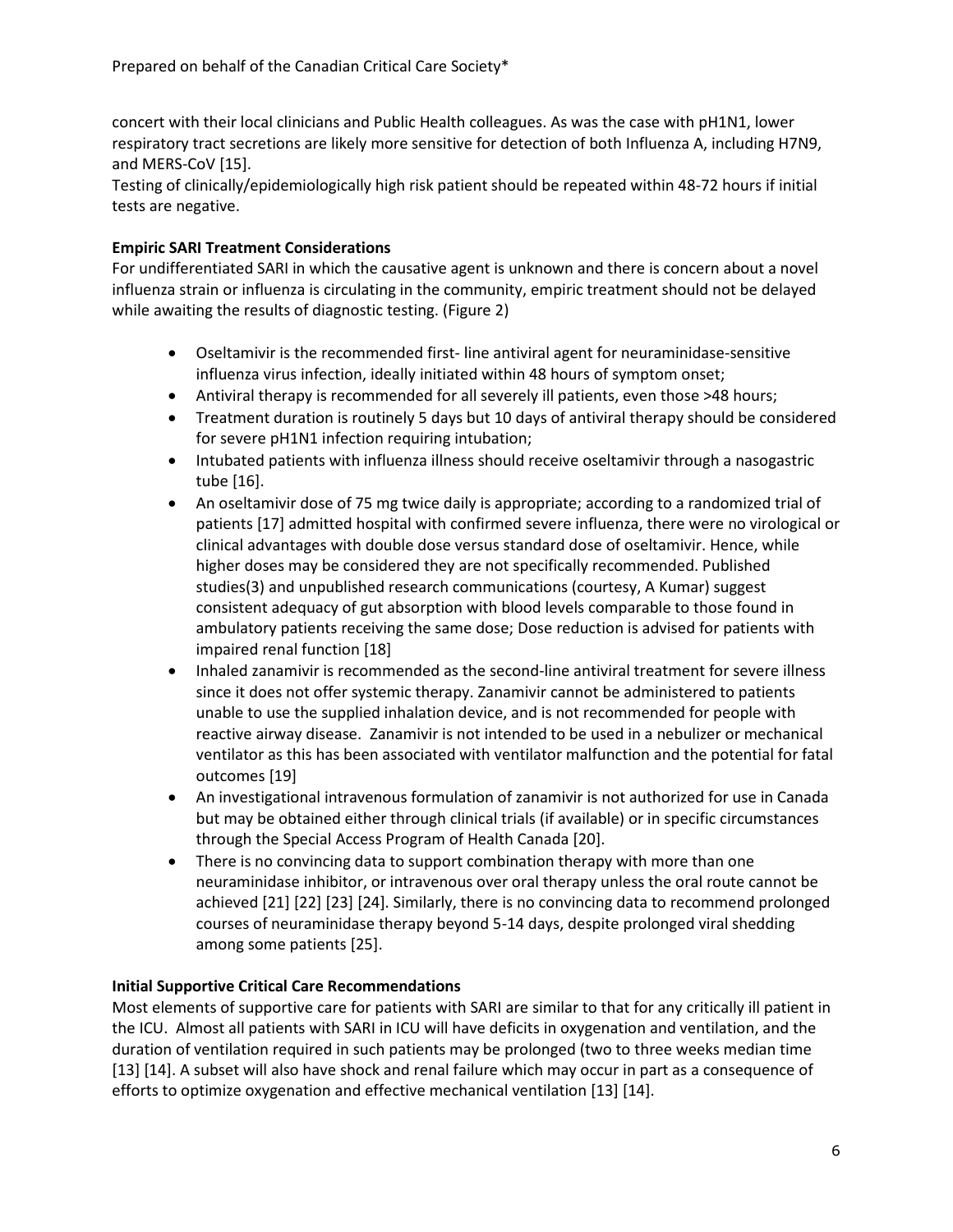- Standard approaches for acute respiratory distress syndrome (ARDS) such as pressure/volume limited, lung protective strategies and judicious fluid management are recommended as initial therapy [26]
- Prone ventilation may be beneficial when applied early in the course of severe ARDS with refractory hypoxemia secondary to SARI [27]
- Short term (up to 48 hours) of neuromuscular blockage may be beneficial [28]
- Emerging evidence supports a potential role for ECMO but data is still evolving in regard to this issue
- A recent randomized control trial comparing HFO to conventional ventilation in patients with ARDS was terminated due to concern about worse outcome in the HFO group. However, the possibility that HFO may be useful in subsets awaits further evidence but at present there is little data to support that hypothesis [29]
- Clinical experience suggests that diuretic therapy generating a degree of modest hypovolemia may be effective for treatment of refractory hypoxemia early in the course of severe diffuse pneumonitis

A full description of current evidenced-based critical care is beyond the scope of this document; however, are well-summarized in the most current version of the Surviving Sepsis Guidelines [26].

## **Secondary Bacterial Pneumonia**

Data is limited on SARI-related bacterial co-infection as a cause of morbidity and mortality. Recent reports have suggested bacterial pneumonia caused by *Streptococcus pneumoniae*, *Staphylococcus aureus* and Group A streptococci as major causes of death in two large sets of autopsy material examined [30] [31]. A significant minority of total *Staphylococcus aureus* isolates in the two reports were methicillin-resistant. Data on timing of secondary bacterial pneumonia was not available in these reports. In a large Canadian series of progressive or severe pandemic Influenza A (H1N1) infection requiring ICU admission, secondary bacterial pneumonia was seen in 24.4% of cases with *Staphylococcus aureus*, *Streptococcus pneumoniae*, Group A streptococci and *Escherichia coli* being the dominant pathogens [13]. Examination of a subset of Manitoba data with more detailed information reveals that *Staphylococcus aureus* and *Streptococcus pneumoniae* were equally common at any point in the ICU stay. However, Group A streptococci species were usually seen at admission while gram negatives including *E. coli,* were typically seen after several weeks in ICU. The majority of secondary bacterial infections were seen after several weeks of being ventilated.

## **Recent Novel Pathogens Causing SARI**

Severe illness has been a common feature of recent emerging respiratory pathogens, avian influenza A (H7N9) and Middle Eastern Respiratory Syndrome Coronavirus (MERS-CoV).

# **Influenza A (H7N9)**

## **Epidemiology**

As of 12 December 2013, WHO has reported 143 confirmed human cases, including 47 deaths. Almost all cases of Influenza A (H7N9) have been confined to Eastern China with the exception of travel related cases in Taiwan and Hong Kong, with the greatest activity reported by Zhejiang, Shanghai, and Jiangsu. Most human infections are believed to have occurred after exposure to infected poultry or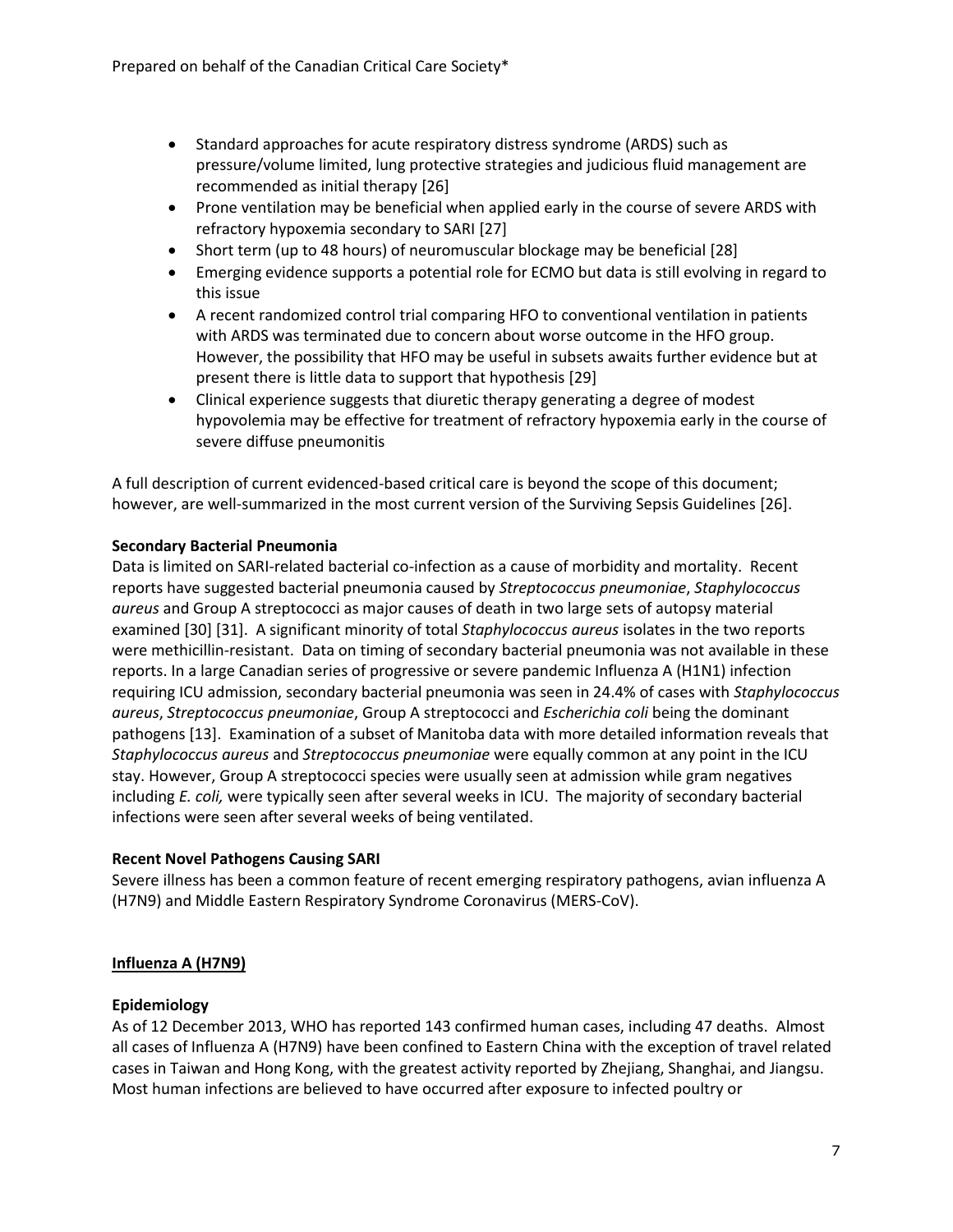contaminated environments. Although four small family clusters have been reported among previous cases, suggesting that limited human to human transmission may occur, evidence does not support sustained human-to-human transmission of this virus. The [WHO's Global Alert and Response website](http://www.who.int/csr/outbreaknetwork/en/) [32] maintains the latest updates on the total number of cases. [Disease Outbreak News DON\(s\)](http://www.who.int/csr/don/en/)

[Avian influenza A\(H7N9\) virus](http://www.who.int/influenza/human_animal_interface/influenza_h7n9/en/index.html)

## **Clinical Findings**

While the majority of influenza A(H7N9) cases have been older, with a median age is 60 years, and a majority of cases being male, the attribution risk to specifics of exposure among animal vectors versus host-based risk factors is uncertain [33]. Patients have most commonly presented with fever and cough, some patients also had diarrhea or vomiting (13.5%). On admission to hospital, almost all (97.3%) presented with pneumonia; predictors of severe illness appear to include age of 65 years or older and the presence of at least one coexisting medical condition, in addition to commonly observed laboratory abnormalities co-existing with more severe illness [33].

## **Prognosis and Clinical Course**

Accurate prognosis and descriptions of clinical outcomes of patients with H7N9 are critically dependent upon characteristics of case series described. In other outbreaks, early descriptions have understandably, been challenged by detection bias towards the most severely affected cases and accordingly, reported poorer outcomes than from a broader range of clinical case detection. In the largest published case series of 111 patients with laboratory-confirmed H7N9, 109 of whom were hospitalized, 76.6% were admitted to ICU. Moderate to severe ARDS was the most common complication, of which most were treated with invasive mechanical ventilation (58.6%) and of these, 18% received extracorporeal membrane oxygenation (ECMO). Other complications included shock, acute kidney injury and rhabdomyolysis. At the time of publication, approximately 27% had died, with another 22% remaining critically ill [33].

## **Therapy**

## *Antiviral Therapy*

AMMI Canada has published guidance on the use of antiviral drugs for avian influenza A(H7N9) entitled *Interim Guidance for Antiviral Prophylaxis and Treatment of Influenza Illness due to Avian Influenza A(H7N9) Virus.* Antiviral therapy should not be delayed while waiting for laboratory confirmation of the infection. Avian influenza A (H7N9) is susceptible to NAIs (e.g. oseltamivir and zanamivir) but resistant to M2 ion channel blockers (e.g. amantadine). Antiviral treatment with oseltamivir or zanamivir is recommended at the time a diagnosis of avian influenza A(H7N9) is suspected, probable or confirmed, even for apparently uncomplicated influenza –like illness (ILI) in a healthy patient. Further details, including a clinical algorithm can be found on AMMI Canada's guidelines page at: <http://www.ammi.ca/guidelines> [2]

# *General Therapy*

Supportive therapy remains the mainstay of treatment for patients with influenza A (H7N9), and is characterized by early recognition of ILI and antiviral therapy. Severe Influenza A(H7N9) has been commonly associated with complications requiring specific therapy, including hypoxia and ventilatory insufficiency treated with oxygen and lung-protective positive pressure ventilation, hypotension with intravenous fluids and vasoactive medications to maintain organ homeostasis, and vigilance for secondary injury such as secondary bacterial infection with antibiotics, and renal replacement therapy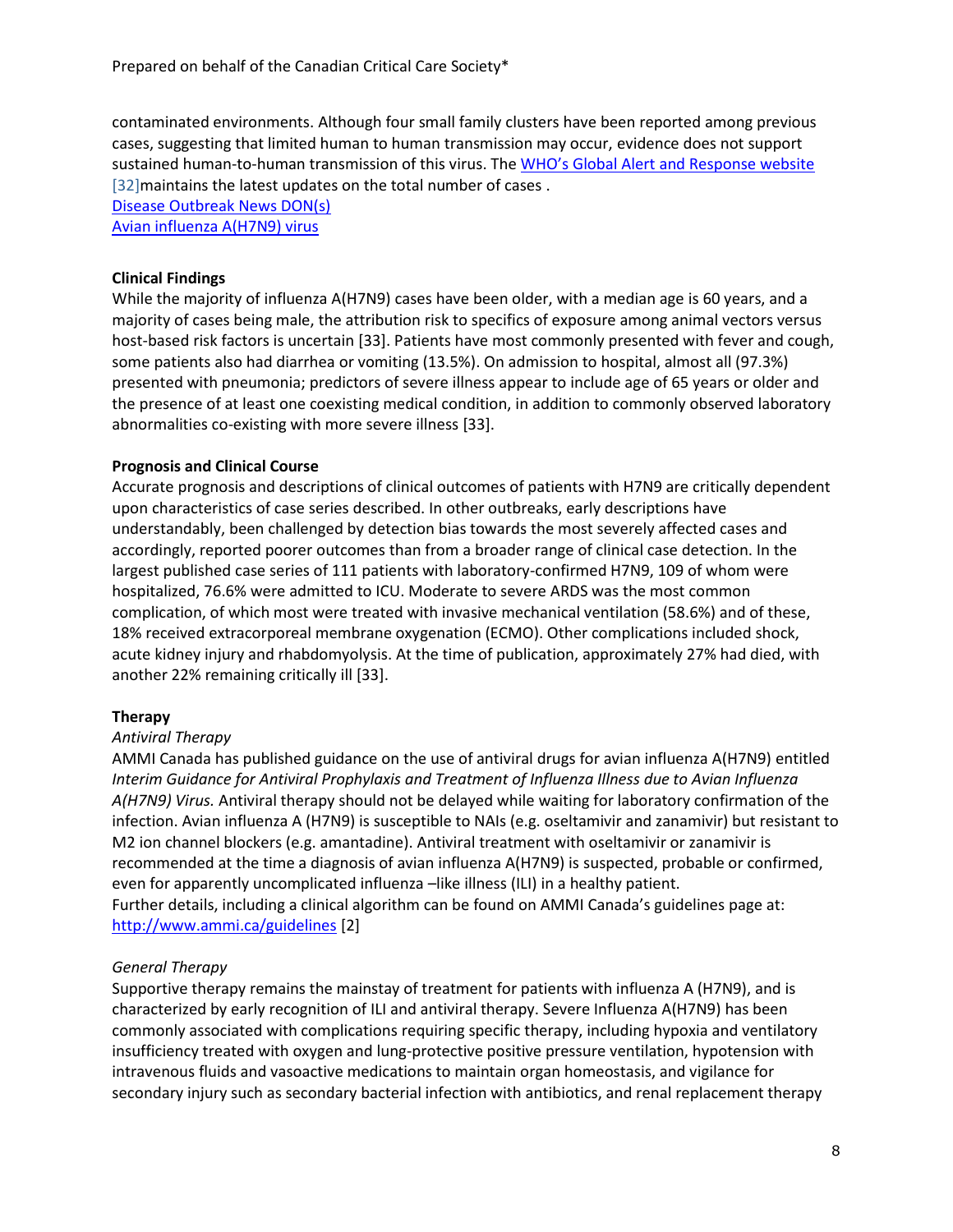for kidney failure [26]. High-dose systemic corticosteroids are not recommended due to their association with prolonged viral shedding in patients with H7N9, and worse clinical outcomes in patients with non-H7N9 influenza [34].

## **Infection prevention and control precautions**

The Public Health Agency of Canada has developed infection prevention and control guidance for acute care settings, specific to the avian influenza A(H7N9) virus [35]. Initiate and adhere to routine practices, contact and droplet precautions should be implemented empirically (i.e. gloves, gowns when entering patients room/cubicle and facial protection when within 2 metres of patient) and airborne precautions for aerosol-generating procedures (i.e. respirator and face/eye protection. Patient should be cared for in a single room if possible.

## **Further Study**

Advancements in knowledge of the biological and clinical features, risk factors, prevention and treatment of H7N9 will be hastened by ongoing rigorously conducted research and knowledge translation and exchange among investigators. Open-access research protocols, prepared by WHO and the International Severe Acute Respiratory and Emerging Infection Consortium (ISARIC), are available for download at [www.prognosis.org/isaric](http://www.prognosis.org/isaric) [36].

# **MERS-CoV**

## **Epidemiology**

Globally, from September 2012 to date, WHO has reported 163 laboratory-confirmed cases of infection with MERS-CoV, including 71 deaths. For the latest updates on the total number of cases and deaths please visit the Global Alert and Response website http://www.who.int/csr/outbreaknetwork/en/. MERS-CoV cases have been identified in France, Germany, Italy, Jordan, Kuwait, Kingdom of Saudi Arabia, Qatar, Spain, Tunisia, United Arab Emirates (UAE), and the United Kingdom (UK). All the European and North African cases have had a direct or indirect connection to the Middle East. However, in France, Italy, Tunisia and UK, there has been limited local transmission among close contacts that had not been to the Middle East [37]. Laboratory investigations have demonstrated that camels can be infected with MERS-CoV but there is still insufficient information to precisely indicate the role camels and other animals may play in the transmission of the virus [38].

## **Clinical Characteristics**

The majority of MERS-CoV cases are older males. Most patients presented with severe acute respiratory disease requiring hospitalization and eventual mechanical ventilation or other advanced respiratory support. Pneumonia has been the most common clinical presentation, and classified ARDS in 12%. Additionally renal failure, pericarditis and disseminated intravascular coagulation (DIC) and shock have also occurred. Vomiting and diarrhea occur in one-third of cases [34] [37].

Atypical MERS-CoV presentation with absence of respiratory symptoms has been documented in the presence of comorbidity, notably immune suppression [11].

Limited data suggests that MERS-CoV can present as a co-infection with other viral pathogens. The identification of one causative agent should not exclude MERS-CoV where the index of suspicion may be high [11].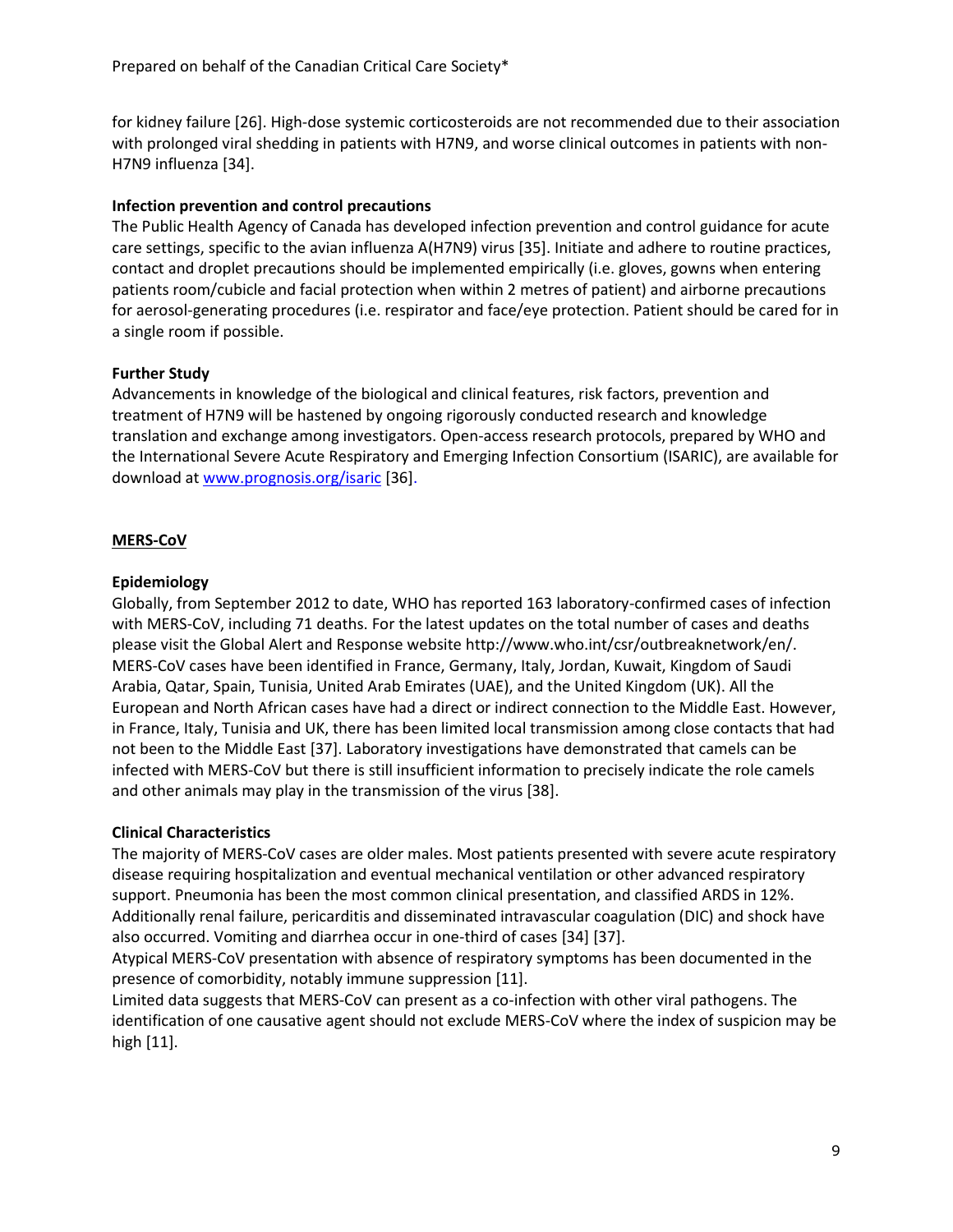## **Prognosis and Clinical Course**

As with H7N9, accurate prognosis of outcomes are dependent upon full case reporting and detection bias towards the most severely affected cases requires ongoing reassessment during the outbreak. The median times from symptom onset to death is 11.5 days with a median duration of hospitalization to either discharge or death of 7.0 days and 9.0 days, respectively. One patient, treated with ECMO died 298 days after illness onset [37].

# **Therapy**

## *Treatment of MERS-CoV*

No MERS-CoV virus-specific prevention or treatment (e.g. vaccine or antiviral drugs) of proven value is available. Public Health England, the International Severe Acute Respiratory Infection Consortium (ISARIC) and WHO have posted a treatment decision support tool and highlight convalescent plasma from survivors as the most promising potential treatment to evaluate [39]. Interferon, and protease inhibitors have potential clinical or *in vitro* effects but with potential side effects and should not be considered for use outside of an appropriately planned evaluation of effectiveness. Intravenous immune globulin has little or no evidence of clinical or *in vitro* and should not be considered for use outside of an appropriately planned evaluation of effectiveness. Corticosteroids, ribavirin +/- interferon have no evidence or either *in vitro* or clinical effect and have associated serious side-effects, and should not be considered for use outside of an appropriately planned evaluation of effectiveness.

## *General Therapy*

The mainstay of MERS-CoV comprises supportive management of critically ill patients who have acute respiratory failure and septic shock as a consequence of severe infection and critical illness-associated complications.

## **Infection prevention and control precautions**

The Public Health Agency of Canada has developed infection prevention and control guidance for acute care settings, specific to the MERS-CoV [40]. Initiate and adhere to routine practices, contact and droplet precautions should be implemented empirically (i.e. gloves, gowns when entering patients room/cubicle and facial protection when within 2 metres of patient) and airborne precautions for aerosol-generating procedures (i.e. respirator and face/eye protection. There should be at least 2 metres separation between patients with suspected or confirmed MERS-CoV and all other patients and visitors. Patient should be cared for in a single room if possible.

Contact and droplet precautions for patients with MERS-CoV infection should be discontinued upon resolution of symptoms, or in accordance to provincial/territorial guidance or the organization's policy. Discontinuation of precautions should be made in conjunction with the infection prevention and control professional or delegate. Full details are available a[t http://www.phac-aspc.gc.ca/eri](http://www.phac-aspc.gc.ca/eri-ire/coronavirus/guidance-directives/nCoV-ig-dp-eng.php)[ire/coronavirus/guidance-directives/nCoV-ig-dp-eng.php](http://www.phac-aspc.gc.ca/eri-ire/coronavirus/guidance-directives/nCoV-ig-dp-eng.php)

## **Conclusion**

While Canada has not yet experienced a known case of recent emerging causes of SARI, namely avian influenza A (H7N9) or MERs-CoV, with ever-increasing global connectedness and ease of travel, imported cases are a daily possibility, as are locally emerging or novel pathogens.

SARI represents and increasingly common consideration for critical care clinicians assessing and treating patients with respiratory insufficiency and critical illness.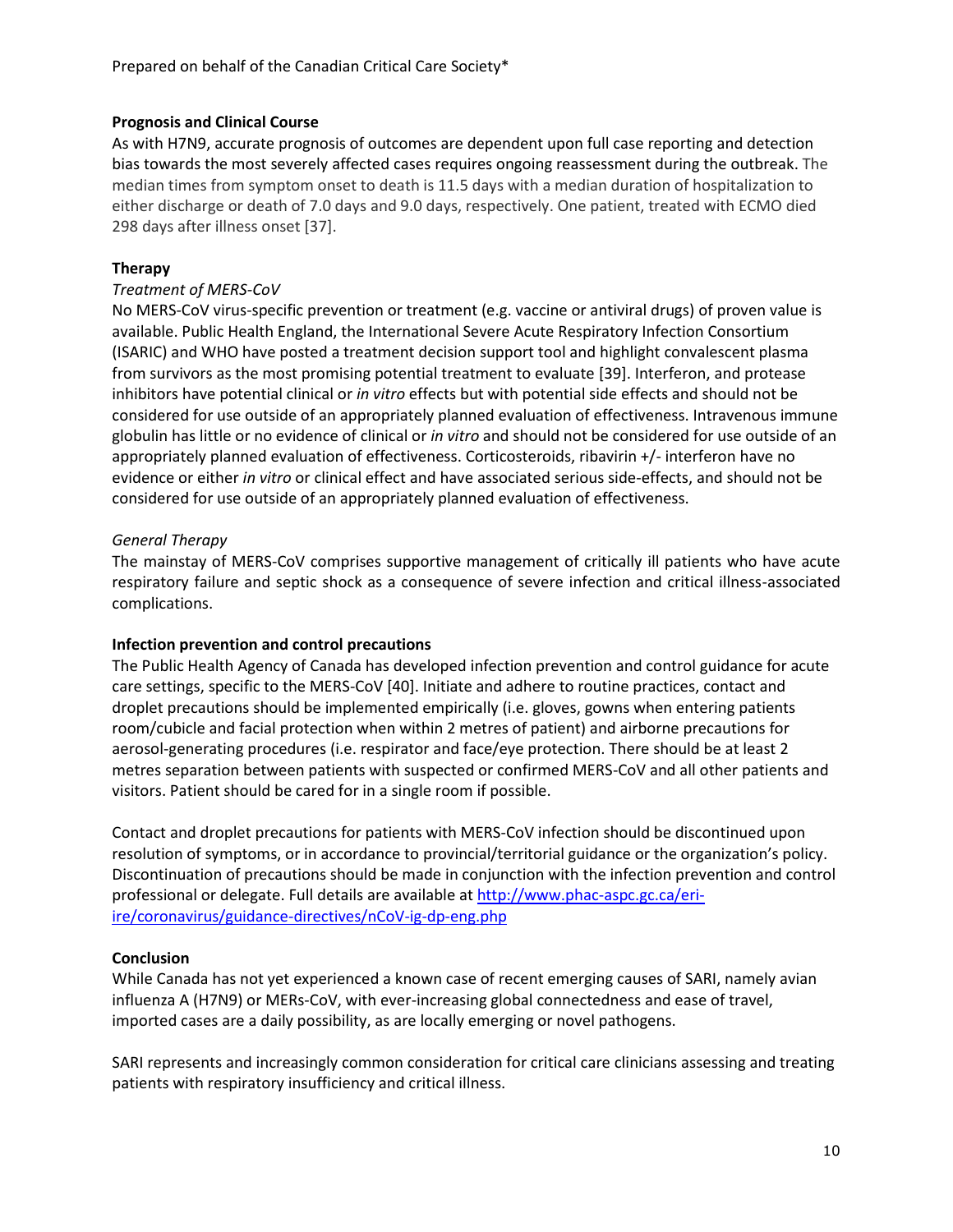- All patients with signs and symptoms of possible SARI should be questioned about recent travel to, residence in or contact with sources for SARI-related novel and emerging infections.
- Clinicians should be aware of possible clusters in their region through communication with local ID experts and public health offices.
- Initial management should include appropriate infection prevention and control procedures, evidence-based supportive critical care and empiric antibiotic and antiviral therapy while awaiting diagnostic testing that is informed by local and regional public health officials.
- In the event that novel cases of SARI are detected in our intensive care units, clinicians should also support research into the epidemiology and management of these patients. The International Federation of Acute Care Trialists (InFACT) and the International Severe Acute Respiratory Infection Consortium (ISARIC) are two organizations in addition to the Canadian Critical Care Trials Group (CCCTG) that are supporting such research. Current information will be available on their respective websites.

Intensivists may be among the first to suspect and care for patients SARI, and hence, increasingly important public health agents for hospital and health care systems, in addition to providing life-saving patient-specific care.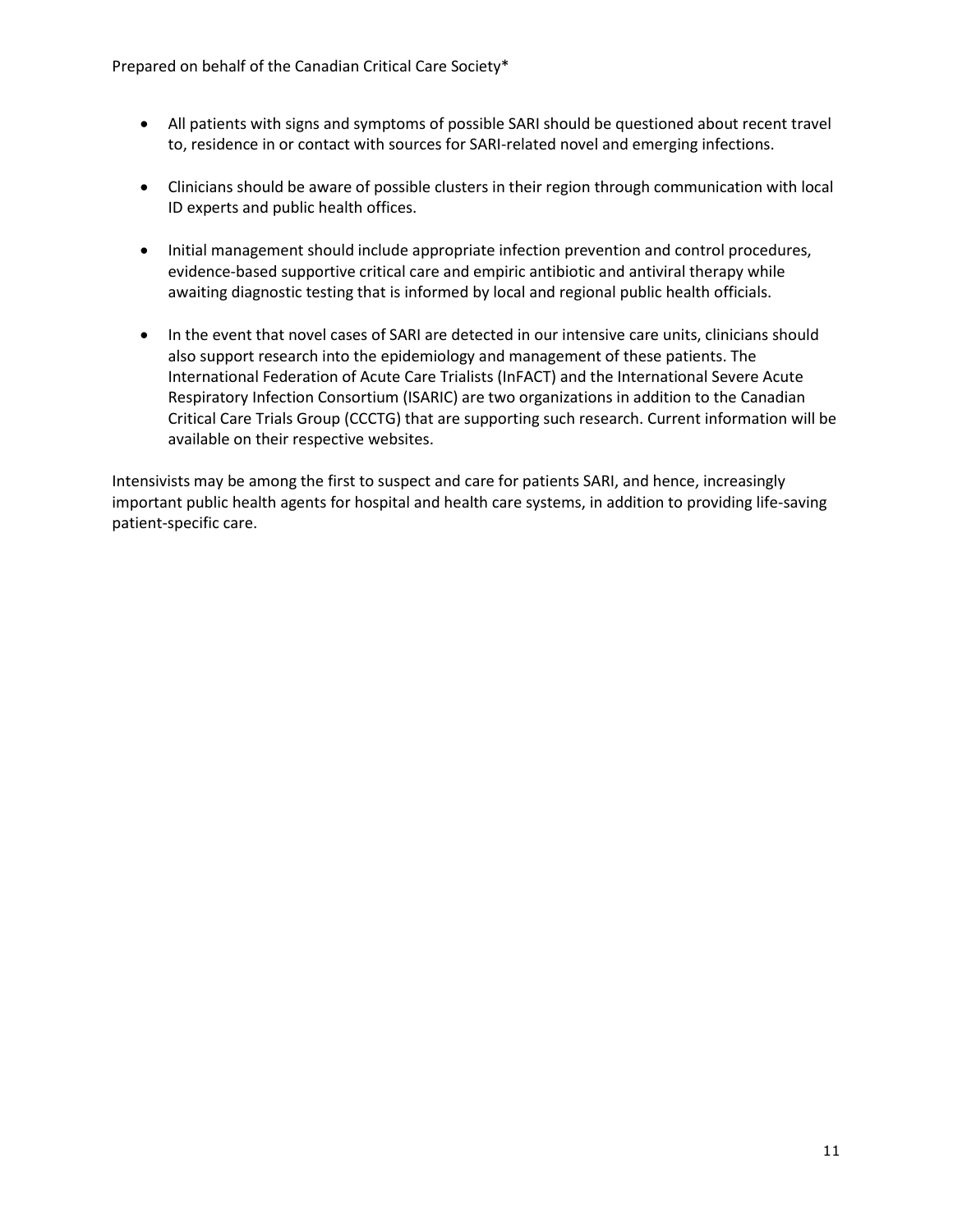**Figure 1. Diagnostic Considerations when SARI is suspected -** *adapted* [12]

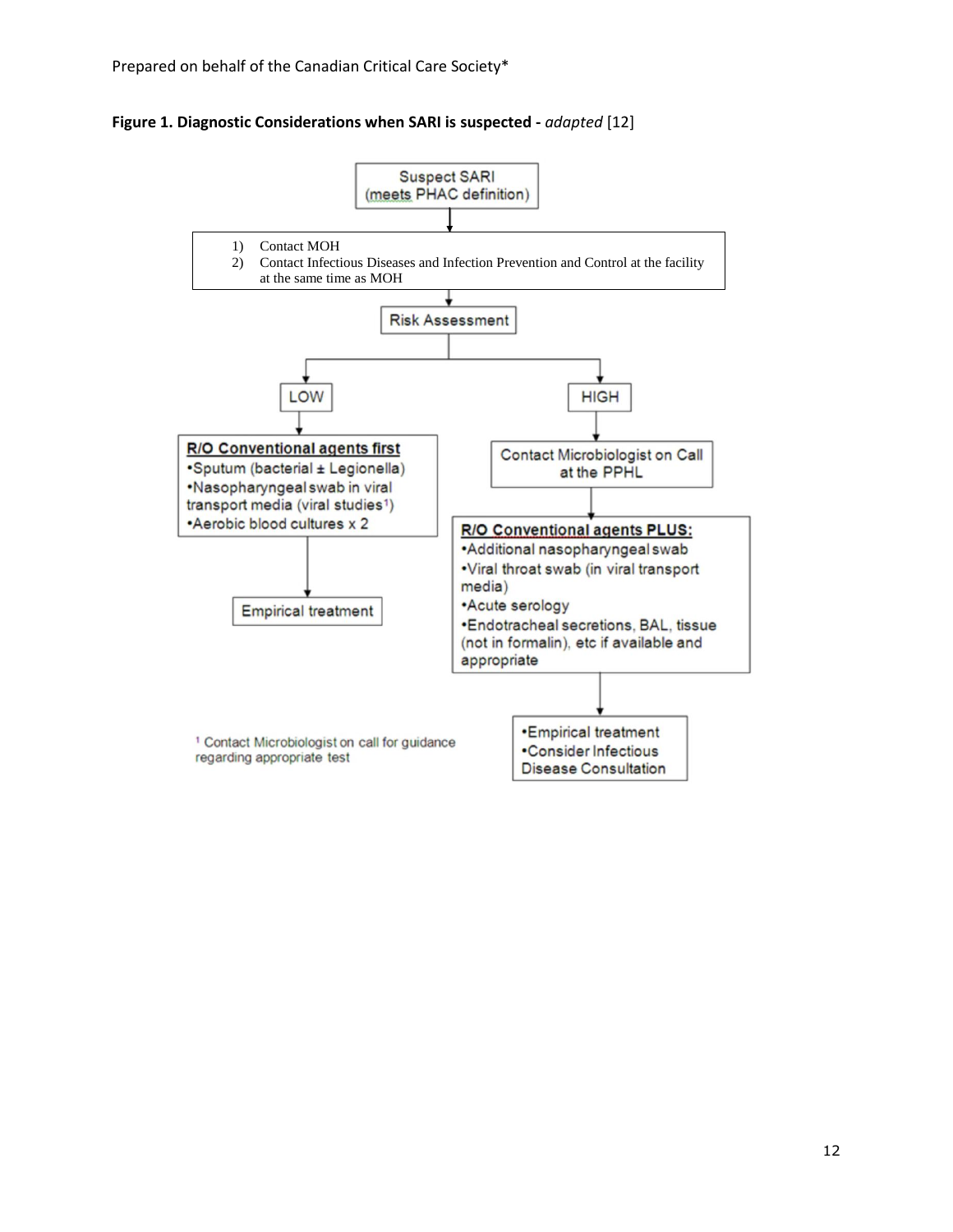



\* recommended CAP antibiotic regimen should include a moderate to high level of activity for *Staphylococcus aureus*. Selection of antibiotics to cover methicillin-resistant Staphylococcus should be based on the prevalence of this organism in the community.

- † Low probability case as per epidemiologic or clinical presentation
- ‡ High probability case as per epidemiologic or clinical presentation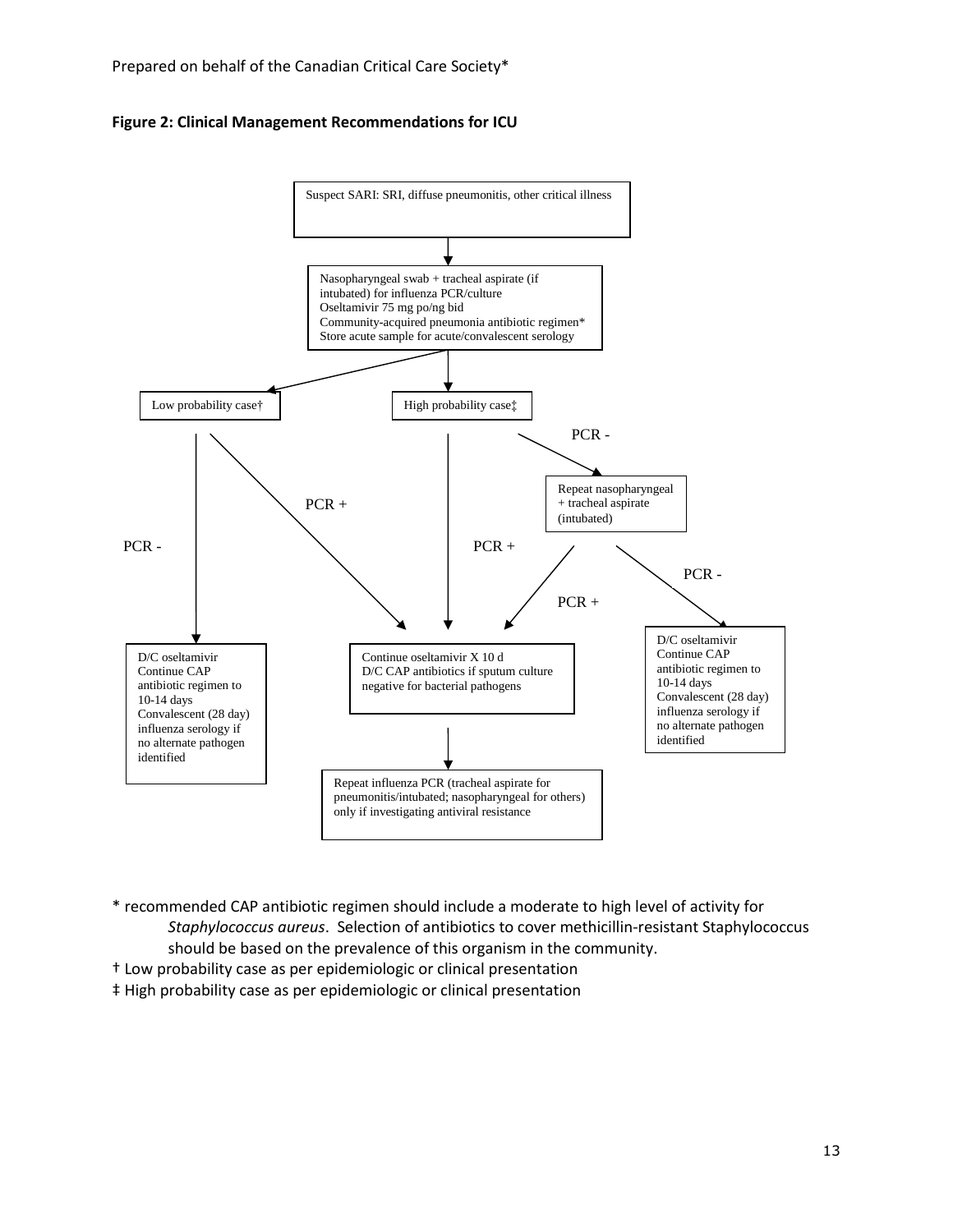# **Bibliography**

- [1] "Severe Acute Respiratory Infection (SARI) Case Definition," Public Health Agency of Canada, 03 05 2013. [Online]. Available: http://www.phac-aspc.gc.ca/eri-ire/saricd-dciras-eng.php. [Accessed 19 12 2013].
- [2] "Guidelines," AMMI, 2011. [Online]. Available: http://www.ammi.ca/guidelines. [Accessed 19 12 2013].
- [3] "Routine practices and additional precautions for preventing the transmission of infection in healthcare settings," Public Health Agency of Canada, 2012. [Online]. Available: http://publications.gc.ca/collections/collection\_2013/aspc-phac/HP40-83-2013-eng.pdf. [Accessed 19 12 2013].
- [4] "Guidance: Infection Prevention and Control Measures for Healthcare Workers in Acute Care and Long-term Care Settings," Public Health Agency of Canada, 20 12 2010. [Online]. Available: http://www.phac-aspc.gc.ca/nois-sinp/guide/ac-sa-eng.php. [Accessed 19 12 2013].
- [5] "Infection Control Guideline: for the Prevention of Healthcare Associated Pneumonia," Public Health Agency of Canada, 2010. [Online]. Available: http://publications.gc.ca/collections/collection\_2012/aspc-phac/HP40-54-2010-eng.pdf. [Accessed 19 12 2013].
- [6] "Weekly Reports 2013-2014 Season," Public Health Agency of Canada, 13 12 2013. [Online]. Available: http://www.phac-aspc.gc.ca/fluwatch/13-14/index-eng.php. [Accessed 19 12 2013].
- [7] "Emerging Respiratory Pathogens," Public Health Agency of Canada, 06 06 2013. [Online]. Available: http://www.phac-aspc.gc.ca/eri-ire/index-eng.php. [Accessed 19 12 2013].
- [8] "Summary of Assessment of Public Health Risk to Canada Associated with Avian Influenza A(H7N9) Virus in China," Public Health Agency of Canada, 19 12 2013. [Online]. Available: http://www.phacaspc.gc.ca/eri-ire/h7n9/risk\_assessment-evaluation\_risque-eng.php. [Accessed 19 12 2013].
- [9] "Summary of Assessment of Public Health Risk toCanada Associated with Middle East Respiratory Syndrome Coronavirus (MERS-CoV)," Public Health Agency of Canada, 19 12 2013. [Online]. Available: http://www.phac-aspc.gc.ca/eri-ire/coronavirus/risk\_assessment-evaluation\_risqueeng.php. [Accessed 19 12 2013].
- [10] "National Interim Case Definition: Avian Influenza A(H7N9) Virus," Public Health Agency of Canada, 23 09 2013. [Online]. Available: http://www.phac-aspc.gc.ca/eri-ire/h7n9/case-definition-caseng.php#expo. [Accessed 19 12 2013].
- [11] "National Interim Case Definition: Middle East Respiratory Syndrome Coronavirus (MERS-CoV)," Public Health Agency of Canada, 23 09 2013. [Online]. Available: http://www.phac-aspc.gc.ca/eriire/coronavirus/case-definition-cas-eng.php. [Accessed 19 12 2013].
- [12] "Protocol for Microbiological Investigations of Severe Acute Respiratory Infections (SARI)," Public Health Agency of Canada, 06 06 2013. [Online]. Available: http://www.phac-aspc.gc.ca/eriire/proto-sari-iras-eng.php. [Accessed 19 12 2013].
- [13] A. Kumar, R. Zarychanski, R. Pinto, D. Cook, J. Marshall and J. Lacroix, "Critically ill patients with 2009 influenza A(H1N1) infection in Canada," *Journal of the American Medical Association,* vol. 302, no. 17, pp. 1872-1879, 2009.
- [14] G. Dominguez-Cherit , S. Lapinsky, L. Espinosa-Perez, R. Pinto, A. Macias and A. de la Torre, "Critically ill patients with 2009 influenza A (novel H1N1) in Mexico.," *Journal of the American*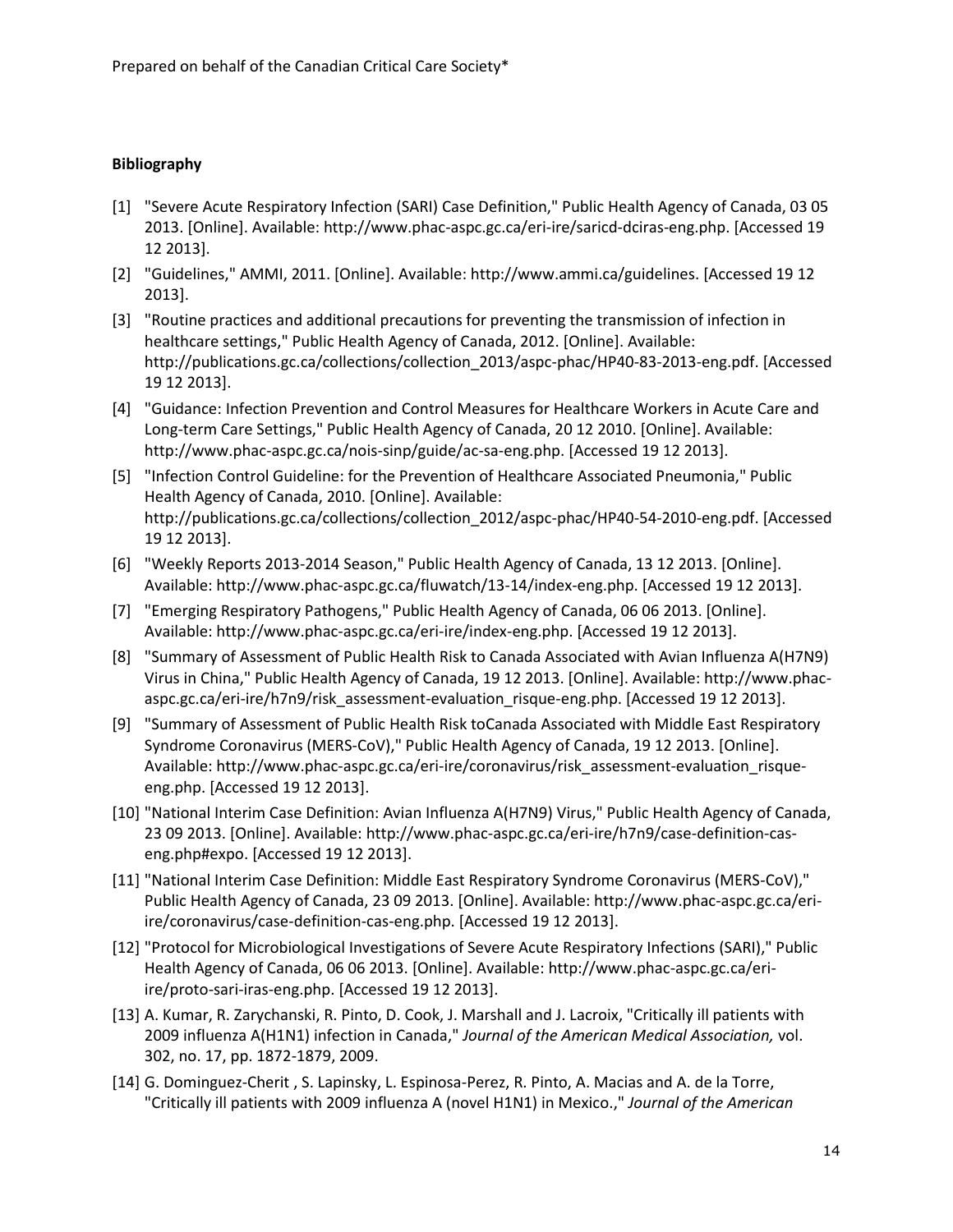*Medical Association,* vol. 302, no. 17, pp. 1880-1887, 2009.

[15] "Laboratory Testing for Middle East Respiratory," World Health Organization, 09 2013. [Online]. Available:

http://www.who.int/csr/disease/coronavirus\_infections/MERS\_Lab\_recos\_16\_Sept\_2013.pdf. [Accessed 19 12 2013].

- [16] "The use of antiviral drugs for influenza: A foundation document for practitioners, Pulsus Group," AMMI Canada, 2013. [Online]. Available: http://www.pulsus.com/journals/pdf\_frameset.jsp?jnlKy=3&atlKy=12517&isArt=t&jnlAdvert=Infdi s&adverifHCTp=&sTitle=The use of antiviral drugs for influenza: A foundation document for practitioners, Pulsus Group Inc&VisitorType=Physician. [Accessed 19 12 2013].
- [17] South East Asia Infectious Disease Clinical Research Network, "Effect of double dose oseltamivir on clinical and virological outcomes in children and adults admitted to hospital with sever influenz: double blind randomised controlled trial," *British Medical Journal,* p. 346, 2013.
- [18] F. Y. Aoki, U. D. Allen, H. G. Stiver and G. A. Evans, "The use of antiviral drugs for influenza: a foundation document for practitioneres," 2013. [Online]. Available: http://www.pulsus.com/journals/JnlSupToc.jsp?sCurrPg=journal&jnlKy=3&supKy=520&fromfold=S upplements&fold=Supplement. [Accessed 24 December 2013].
- [19] "Recalls and Alerts," Government of Canada, 05 11 2009. [Online]. Available: http://www.healthycanadians.gc.ca/recall-alert-rappel-avis/hc-sc/2009/14574a-eng.php. [Accessed 19 12 2013].
- [20] "Special Access to Drugs and Health Products," Health Canada, 29 01 2008. [Online]. Available: http://www.hc-sc.gc.ca/dhp-mps/acces/drugs-drogues/index-eng.php. [Accessed 19 12 2013].
- [21] A. Duval, S. van der Werf, T. Blanchon, A. Mosnier, M. Bouscambert-Duchamp, A. Tibi, V. Enouf, C. Charlois-Ou, C. Vincent , L. Andreoletti , F. Mentre, C. Leport, Bivir Study Group, F. Tubach and B. Lina , "Efficacy of oseltamivir-zanamivir combination compared to each monotherapy for seasonal influenza: A randomized placebo-controlled trial," *PLos Med,* vol. 7, no. 11, 2010.
- [22] F. Carrat, X. Duval, F. Tubach, A. Mosnier, S. Van der Werf, A. Tibi, T. Blanchon, C. Leport, A. Flahault, F. Mentre and BIVIR Study Group, "Effect of oseltamivir, zanamivir or oseltamivirzanamivir combination treatments on transmission of influenza in households," *Antivir Ther,* vol. 17, no. 6, pp. 1085-90, 2012.
- [23] P. Fraaij, E. van der Vries, M. Beersma, A. Riezebos-Brilman, H. Niesters, v. d. E. A. M. de Jong, D. Reis Miranda, A. Horrevorts, B. Ridwan, M. Wolfhagen, R. Houmes, J. van Dissel, R. Fouchier, A. Kroes, M. Koopmans, A. Osterhaus and C. Boucher, "Evaluation of the antiviral response to zanamivir administered intravenously for treatment of critically ill patients with pandemic influenza A (H1N1) infection," *J Infect Dis,* vol. 204, no. 8, pp. 777-82, 2011.
- [24] V. Escuret, C. Cornu, F. Boutitie, V. Enouf, A. Mosnier, M. Bouscambert-Duchamp, S. Gailard, X. Duval, T. Blanchon, C. Leport, C. Leport, F. Gueyffier, S. van der Werf and B. Lina, "Oseltamivirzanamivir bitherapy compared to oseltamivir monotherapy in the treatment of pandemic 2009 influenz A(H1N1) virus infections.," *Antiviral Res,* vol. 96, no. 2, pp. 130-137, 2013.
- [25] Y. Hu, S. Lu, Z. Song, W. Wang, P. Hao, J. Li, X. Zhang, H. Yen, B. Shi, T. Li, W. Guan, L. Zu, Y. Liu, S. Wang, X. Zhang and et al., "Association between adverse clinical outcome in humandisease caused by novel influenza A H7N9 virus and sustained viral shedding and emergence of antiviral resistance.," *Lancet,* vol. 381, no. 9885, pp. 2273-9, 2013.
- [26] R. Dellinger , M. Levy , A. Rhodes, D. Annane, H. Gerlach, S. Opal, J. Sevransky, C. Sprung and et al., "Surviving sepsis campaign: International guidelines for management of severe sepsis and septic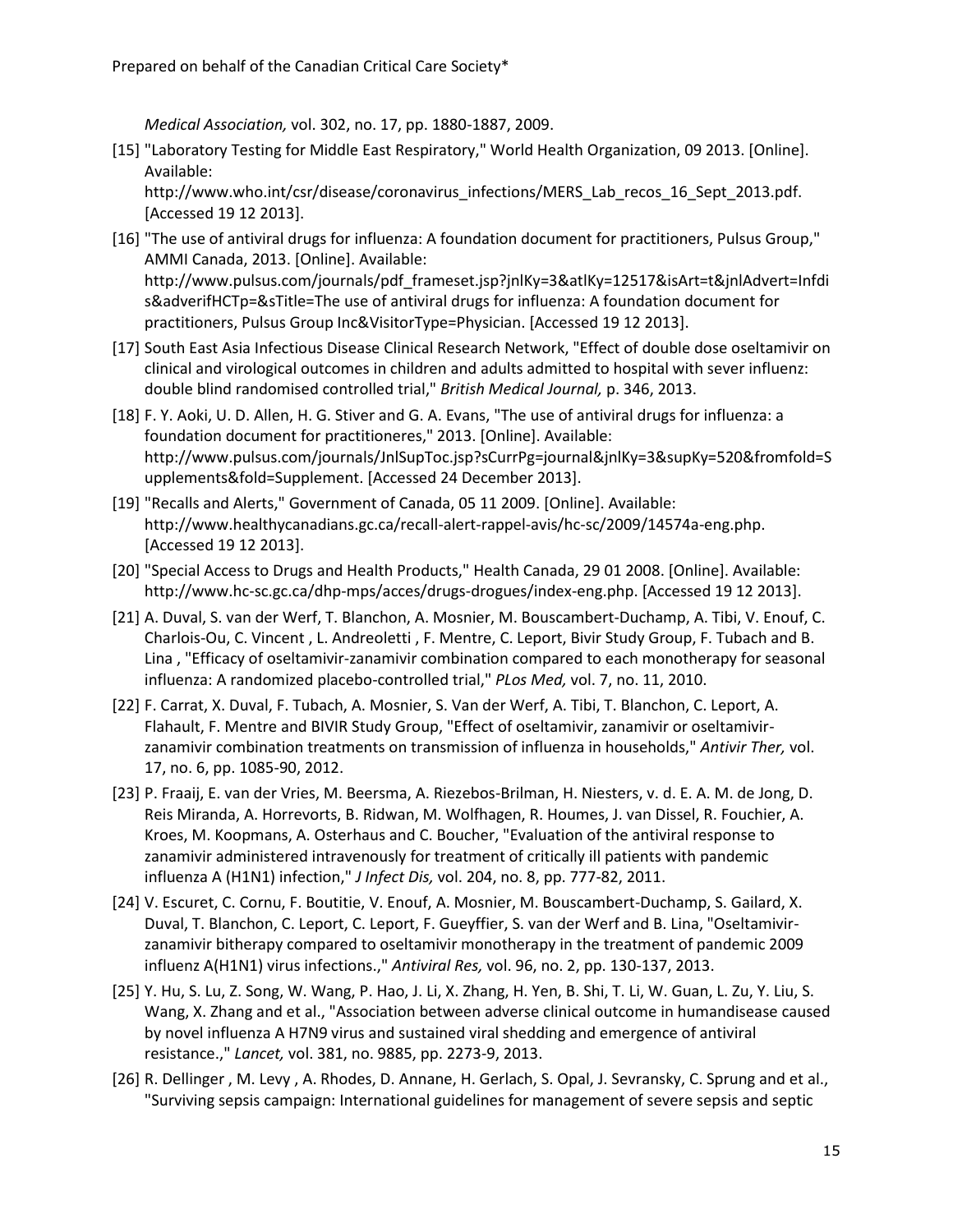shock: 2012," *Crit Care Med,* vol. 41, no. 2, pp. 580-637, 2013.

- [27] C. Guérin, J. Reignier, J.-C. Richard, P. Beuret, A. Gacouin, T. Boulain, E. Mercier, M. Badet, A. Mercat, O. Baudin, M. Clavel, D. Chatellier, S. Jaber, S. Rosselli, J. Mancebo, M. Sirodot, G. Hilbert, C. Bengler, J. Richeacoeur, M. Gainnier, F. Bayle, G. Bourdin, V. Leray, R. Girard, L. Baboi and L. Ayzac, "Prone Positioning in Severe Acute Respiratory Distress Syndrome," *The New England Journal of Medicine,* vol. 368, pp. 2159-2168, 2013.
- [28] L. Papazian, J.-M. Forel, A. Gacouin, C. Penot-Ragon, G. Perrin, A. Loundou, S. Jaber, J.-M. Arnal, D. Perez, J.-M. Seghboyan, J.-M. Constantin, P. Courant, J.-Y. Lefrant, C. Guerin, G. Prat, S. Morange and A. Roch, "Neuromuscular Blockers in Early Acute Respiratory Distress Syndrome," *The New England Journal of Medicine,* vol. 363, no. 12, pp. 1107-1116, 2010.
- [29] N. Ferguson, D. Cook, G. Guyatt, S. Mehta, L. Hand, P. Austin, Q. Zhou, A. Matte, S. Walter, F. Lamontage, J. Granton, Y. Arabi, A. Arroliga, T. Stewart, A. Slutsky and M. Meade, "High-Frequency Oscillation in Early Acute Respiratory Distess Syndrome," *The New England Journal of Medicine,*  vol. 368, pp. 795-805, 2013.
- [30] "Morbidity and Mortality Weekly Report (MMWR): Bacterial Coinfections in Lung Tissue Specimens from Fatal Cases of 2009 Pandemic Influenza A (H1N1) --- United States, May--August 2009," CDC, 2009. [Online]. Available: http://www.cdc.gov/mmwr/preview/mmwrhtml/mm5838a4.htm. [Accessed 19 12 2013].
- [31] "Morbidity and Mortality Weekly Report (MMWR): Surveillance for Pediatric Deaths Associated with 2009 Pandemic Influenza A (H1N1) Virus Infection --- United States, April--August 2009," CDC, 2009. [Online]. Available: http://www.cdc.gov/mmwr/preview/mmwrhtml/mm5834a1.htm. [Accessed 19 12 2013].
- [32] "Global Alert and Response (GAR)," World Health Organization, 2013. [Online]. Available: http://www.who.int/csr/outbreaknetwork/en/. [Accessed 19 12 2013].
- [33] H. Gao, L. H. B. Cao, B. Du, H. Shang, J. Gan, S. Lu, Y. Yang, Q. Fang, Y. Shen, X. Xi and et al., "Clinical findings in 111 cases of influenza A (H7N9) virus infection.," *N Engl J Med,* vol. 368, no. 24, pp. 2277-85, 2013.
- [34] "Interim Guidance Document: Clinical management of severe acute respiratory infections when novel coronavirus is suspected: what to do and what not to do," World Health Organization, 2013. [Online]. Available: http://www.who.int/csr/disease/coronavirus\_infections/InterimGuidance\_ClinicalManagement\_N ovelCoronavirus\_11Feb13u.pdf. [Accessed 19 12 2013].
- [35] "Interim Guidance Avian Influenza A(H7N9) Virus," Public Health Agency of Canada, 24 06 2013. [Online]. Available: http://www.phac-aspc.gc.ca/eri-ire/h7n9/guidance-directives/h7n9-ig-dpeng.php. [Accessed 19 12 2013].
- [36] "Severe Acute Respiratory Infection Biological Sampling Study," ISARIC/WHO, [Online]. Available: www.prognosis.org/isaric. [Accessed 19 12 2013].
- [37] "State of Knowledge and Data Gaps of Middle East Respiratory Syndrome Coronavirus (MERS-CoV) in Humans," PLOS Current Outbreaks, 12 11 2013. [Online]. Available: http://currents.plos.org/outbreaks/article/state-of-knowledge-and-data-gaps-of-middle-eastrespiratory-syndrome-coronavirus-mers-cov-in-humans-2/. [Accessed 19 12 2013].
- [38] "Middle East respiratory syndrome coronavirus (MERS-CoV) update," World Health Organization, 29 11 2013. [Online]. Available: http://www.who.int/csr/don/2013\_11\_29/en/index.html. [Accessed 19 12 2013].
- [39] "Treatment of MERS-CoV," Public Health England, 29 07 2013. [Online]. Available: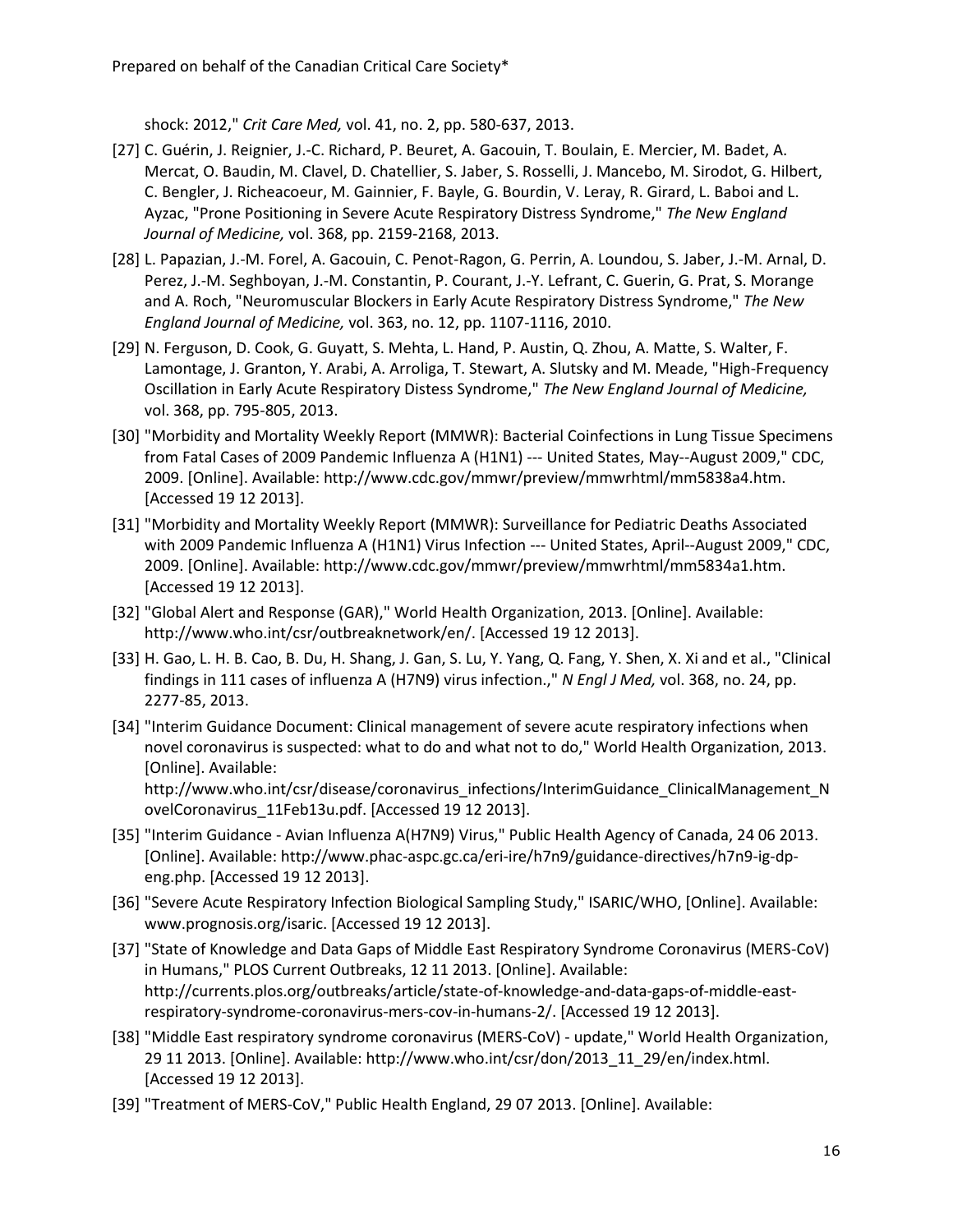http://www.hpa.org.uk/webc/HPAwebFile/HPAweb\_C/1317139281416. [Accessed 19 12 2013].

[40] "Interim Guidance - Middle East respiratory syndrome coronavirus (MERS-CoV)," Public Health Agency of Canada, 04 10 2013. [Online]. Available: http://www.phac-aspc.gc.ca/eriire/coronavirus/guidance-directives/nCoV-ig-dp-eng.php. [Accessed 19 12 2013].

#### **Other References**

Horner FA. Neurologic disorders after Asian influenza. *New England Journal of Medicine 258:983-5,* 1958.

Mellman WJ. Influenza encephalitis. *Journal of Pediatrics 53:292-7,* 1958.

Blattner RJ. Neurologic complications of Asian influenza. *Journal of Pediatrics 53:751-3,* 1958.

Neurological complications of Asian influenza. *Lancet 2(7036):32,* 1958.

Thiruvengadam KV. Disseminated encephalomyelitis after influenza. *British Medical Journal 2(5161):1233-4,* 1959.

Rowan T, Coleman FC. Myocarditis and adrenal failure in influenza. Report of a fatal case. *Journal 49:632-6,* 1959.

Clough PW. Cardiac disturbances during the pandemic of influenza of 1918 to 1920. *Annals of Internal Medicine 49:1267-72,* 1958.

Coltman CA, Jr. Influenza myocarditis. Report of a case with observations on serum glutamic oxaloacetic transaminase. *JAMA 180:204-8,* 1962.

Hildebradt HM, Maassab HF, Willis PW, III. Influenza virus pericarditis. Report of a case with isolation of Asian influenza virus from the pericardial fluid. *American Journal of Diseases of Children 104:579-82,* 1962.

Middleton PJ, Alexander RM, Szymanski MT. Severe myositis during recovery from influenza. *Lancet 2(7672):533-5,* 1970.

Morton SE, Mathai M, Byrd RP, Jr., Fields CL, Roy TM. Influenza A pneumonia with rhabdomyolysis. *Southern Medical Journal 94:67-9,* 2001.

Simon NM, Rovner RN, Berlin BS. Acute myoglobinuria associated with type A2 (Hong Kong) influenza. *JAMA 212:1704-5,* 1970.

Rothberg MB, Haessler SD, Brown RB. Complications of viral influenza. *American Journal of Medicine 121:258-64,* 2008.

Gin A, Kumar A, Zarychanski R, Honcharik N. Increased sedative and antibiotic use in H1N1 ICU Patients. Canadian Medical Association Journal 181:500, 2009.